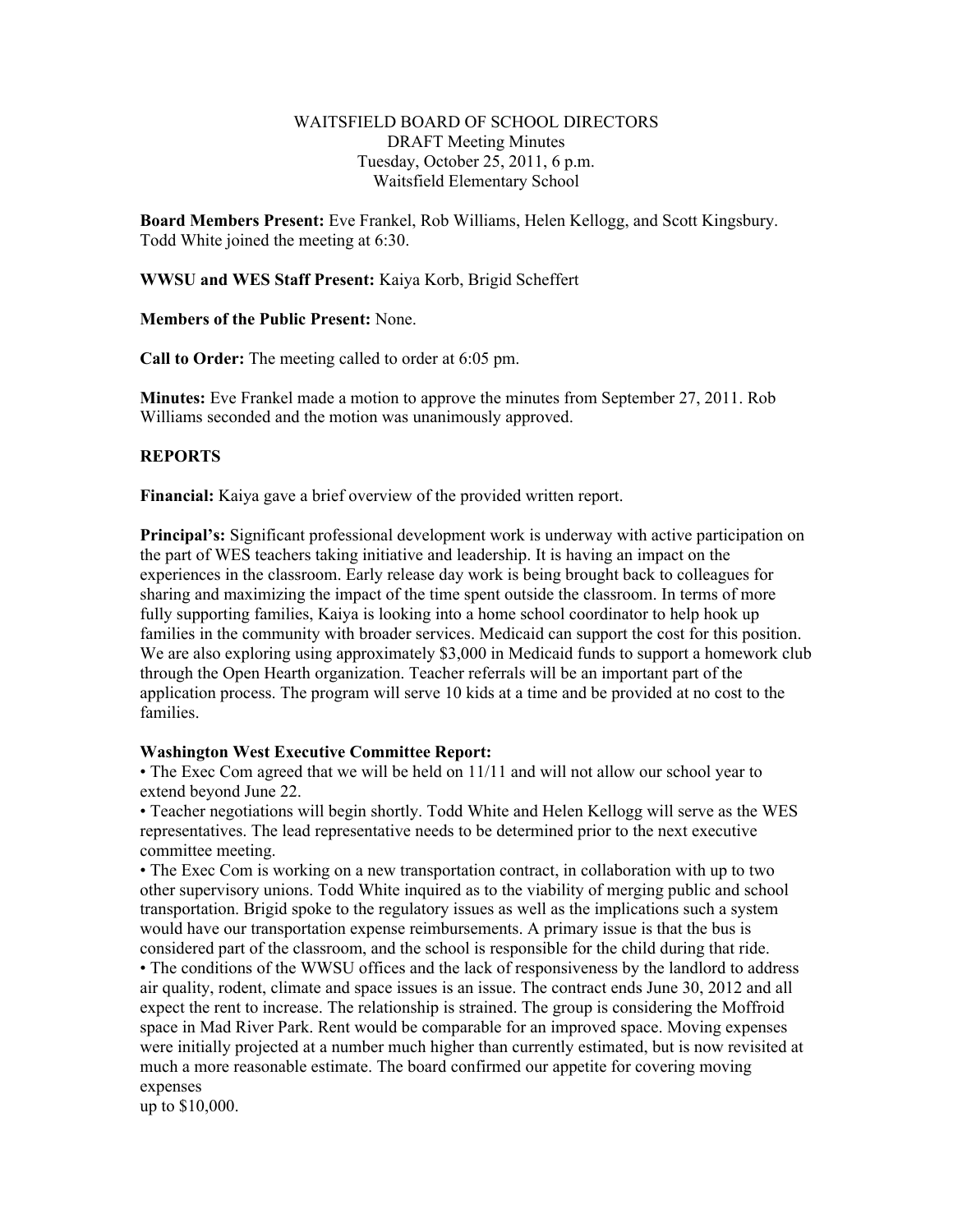• The WES board needs to be able to speak clearly about Act 153. It's a law that asks us to consolidate services in a cost saving measure. There is no clear implementation plan from the state as yet. For a variety of reasons, it is not seen that consolidating Special Education would lead to savings. Brigid believes that centralizing those budgets will only distance the consumer from the costs, and in fact likely raise the costs over the next 3 years. There is no clarity about enforcement or applying for exemption. Other districts are currently arguing the merits of the program and we will stand by for the outcome of that process.

• Our WWSU recommendations to meet Act 153 include: (note this is at the early stages of development)

1) Hire an ELL teacher/coordinator based out of the central office

2) Develop a transportation contract with neighboring supervisory unions

3) Centralize facilities operations and maintenance at Central Offices – for team

support, specialized training, contract management, and collaborative effort.

4) Technology/Systems administration and consolidating our technology purchase

5) Research systems to centralize procurement of goods and services

**Superintendent's Report:** The support staff, of which WES in not a part, contract process went to impass and will go to mediation. The teacher's negotiations will use a community format and all are optimistic.

#### **DISCUSSION**

**Audience and Written Communication:** None submitted

**Roles and responsibilities of the WWSU Exec Com and WES school board:** Among a list of 7 primary functions, the Exec Committee establishes their priorities for their work. Ex: given declining enrollment, the WWSU EC will pursue that topic for exploration. Any recommendation will be brought to the individual school boards for a decision. Scott Kingsbury suggested that the committee consider a broader set of consolidation efforts including the elementary buildings. Brigid framed up that the exec committee would first frame up an approach to community involvement. She also noted that the team took up the consolidation challenge, explored 11 scenarios and found only one tenable option in the form of consolidating middle schools. Eve noted that there will come a pain point with possible dwindling populations and that we will need to revisit this question over time.

**Identify board prof dev topics of need/interest:** Kaiya guided the board through the VSBA website to consider our areas of interest and need in board professional development. Helen Kellogg suggested the budgeting segment will be important given the upcoming budgeting process and ensuing town meeting. Negotiation training was also noted as important and timely. Finally, Kaiya noted the need to review the focus of executive session content. Rob Williams will follow up on that.

**WWSU Policy Packet #2:** The board received a packet of 21 policies. We will review these and provide feedback to the executive committee. They will fine tune and send back for standard policy passing process. Kaiya recommended reviewing sections of these in sessions between now and February. The first 7 will be reviewed at our next meeting.

## **EXECUTIVE SESSION**

At 7:50, Scott Kingsbury made a motion to move into executive session on a student matter. Eve Frankel seconded and the group moved into executive session. The board came out of executive session at 7:58. Scott Kingsbury moved and Todd White seconded that the board authorize the superintendent to submit a residency assignment request to the Commissioner of Education. At 8:01, Helen Kellogg made a motion to go back into executive session on a matter of personnel. Rob Williams seconded and the board went into executive session. The board came out of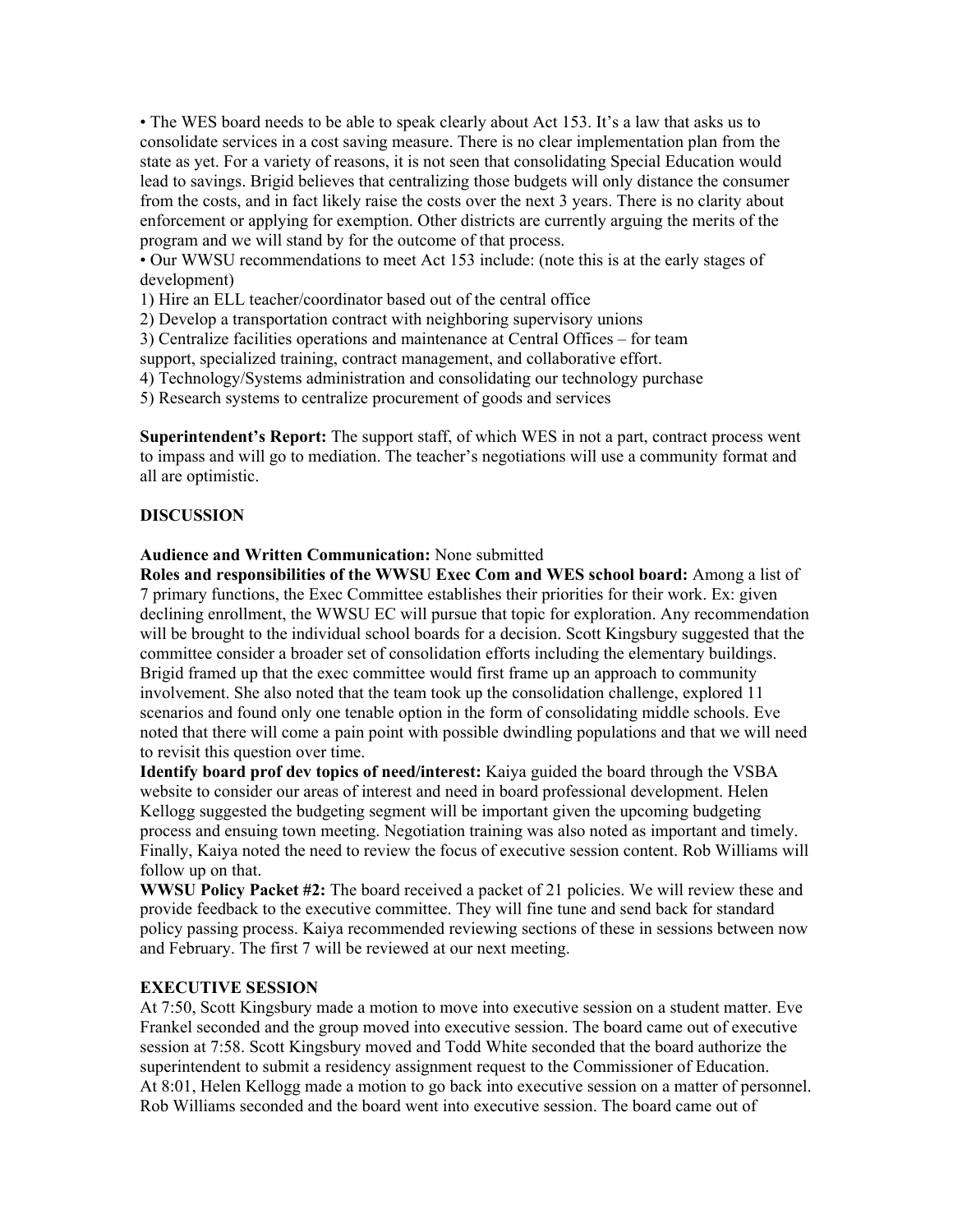executive session at 8:08. No action was taken.

# **ACTION ITEMS**

2012-2013 Budget Development: Kaiya made a request for any specific parameters within which to work as she develops the first draft of the budget to be reviewed in November. We'll then approve the revised budget in December, with as always, a partial picture of the revenue at that point. Enrollment is down for this year and will be lower next year. We will also revisit the potential for full day kindergarten, which is common throughout the state, preschool programming and our long-range capital improvement plan. Kaiya reviewed enrollment and the strategy for supporting student needs and maintaining costs. Eve Frankel stressed the importance of containing our costs this year, especially post Irene.

Kaiya was approached to purchase 4 acres of land behind the school. If the board has interest in pursuing this further, she recommends creating a subcommittee to explore the value of that offer. Rob Williams suggested that Vermont Land Trust could help us with that project and evaluate the options. Rob will create a working group with Todd and invite Liza Walker to participate.

**2011-2012 WES Action Plan:** The school action plan was laid out for board review. The state requires that climate, literacy and math be included in the plan. The W.E.S. plan additionally addresses technology and early education. Eve Frankel made a motion to adopt our WES action plan. Rob Williams seconded and the motion was unanimously approved.

## **Hiring:**

**• Bus monitor:** we need to hire a bus monitor. Based on the administration's recommendation, Rob Williams moved to authorize the superintendent to hire a bus monitor. Todd White seconded and the motion was unanimously approved.

**• Paraprofessional: preschool** Another adult is needed in the preschool classroom to address concerns in the current class. The cost of this person would come to approximately \$3,400 assuming the assistant went for the full year.

**Homework Club:** Eve Frankel made a motion to approve the use of WES Medicaid funding to support a homework club. Helen Kellogg seconded and the motion was unanimously approved.

December 6th is a staff meeting. Kaiya requested that the board come and connect with the staff around the budget, Act 153 or the like. The majority of the board will plan to attend.

## **EXECUTIVE SESSION**

Scott Kingsbury made a motion to move into executive session on a student matter. Eve Frankel seconded and the board went into session at 8:45. The board came out of executive session at 8:48. Based on the administrator's recommendation, the board authorizes the superintendent to hire a part time preschool teaching assistant.

At 8:53 Scott Kingsbury made a motion to go back into executive session on a personnel matter. Eve Frankel seconded and the board went into executive session. The board came out of executive session at 9:08. No action was taken.

**Adjournment:** Meeting adjourned at 8:56 pm. The next board meeting will be held on November  $29<sub>th</sub>$  at 6 pm at WES.

Respectfully, Helen Kellogg